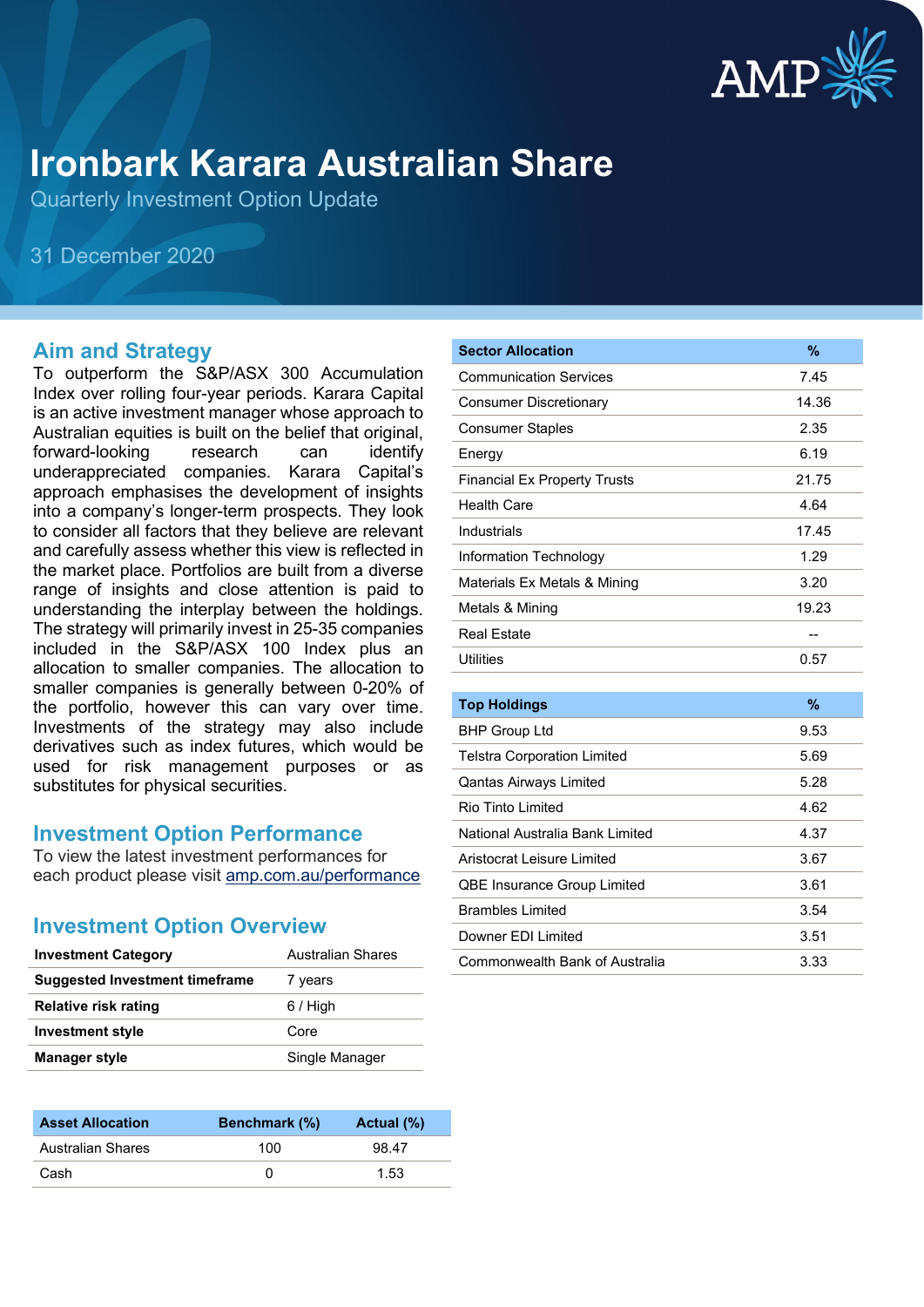## **Investment Option Commentary**

Although the timing has been uncertain, the Fund has been positioned for the pandemic re-opening trade. This reflected the view on the likelihood of improvement and, by any historical measure, the extreme valuations differentials. This was a major factor supporting fund performance over the quarter.

Health care, which the fund is significantly underweight, was the second worst performing sector (down 4.7%). This added 0.91%, predominantly through CSL which fell 1.3%. The sector was pressured by the strong currency, uncertainty around short term earnings from COVID 19 (both up and down), as well as rotation as investors covered bank shorts, jumped into tech and a few other niche sectors which seem to have stolen its thematic mantle. More broadly this could be characterised as broadening market earnings growth conflicting with high expectations and higher valuations.

Qantas (up 19.8%), along with Star Entertainment (up 20.3%) and Sydney Airport (up 9.4%) saw belated appreciation that domestic travel will rebound strongly. Positions in each of these were trimmed in November following strong gains. These lost steam in December with renews border closures. At below \$5 a share, Qantas is pricing little for future international profitability, lowered costs and enlarged domestic market share. The investment manager expects Star can be re-rated for strong cost and cash performance not to mention its governance edge over Crown, which may create opportunities down the track.

These gains were partly offset by the continuing gains in tech and disruptive thematic plays, which are adding billions of dollar of market capitalisation seemingly by the month. Afterpay (up 47.5%) alone detracted 0.34% and Xero (up 45.7%) another 0.31%. As a generalisation these stocks are being judged on short term metrics without context to the implied terminal market size, share and profitability. This leaves them highly vulnerable to any rise in interest rates, tightening in liquidity conditions or stock specific setback.

The Fund added to overweight positions in NAB, Telstra and Transurban.

### **Market Commentary**

At a high level everything went right. Benchmark heavy sectors such as miners and banks reacted strongly to the recovery narrative in Australia and in China. The digital disruption thematic continued to explode technology sector valuations higher, supported by the pandemic demand boost and a range of central bank reinforcements that global liquidity creation will be ongoing. COVID 19 impacted sectors bounced sharply following the fast fade of the Victorian outbreak and then the vaccine trial success shortly after. Finally, markets globally were enthused by the US election result which signals more predictable and rational policy and continuing stimulus. This triggered inflows into risk assets, notably emerging markets, NASDAQ and technology, crypto currencies, and away from the US dollar, longer duration fixed income, gold and cash.

### **Outlook**

While the backdrop is supportive of equities, particularly relative to bonds, the sharp recovery in equity markets is feeding increased and broadening speculation. In the investment manager's assessment, this has resulted in prices that are far beyond any likely improvement in fundamentals for most of the current market favourites. Further, aggregate industrial company valuations are at heights that have been seen very rarely, and from which extended bear markets have always followed.

For many companies that have far surpassed pre-COVID 19 highs, global markets anticipate the step-change in digital migration will be sustained and extended. In some instances, this may turn out to be warranted. But locally there are few plays that have the sustainable competitive advantage that has enabled the FAANG (Facebook, Amazon, Apple, Netflix, Google) phenomenon seen in the US.

The Fund remains positioned for normalisation of activity globally and holds a range of companies that have yet to price a proper recovery despite strong performance through the shutdowns, lowered costs and stronger balance sheets. Included in this category are a range of COVID 19 impacted stocks that provide a levered play on value. The investment manager has also been increasing positions in a range of defensive stocks not exposed to digital disruption, but with what they perceive as large fundamental mispricing.